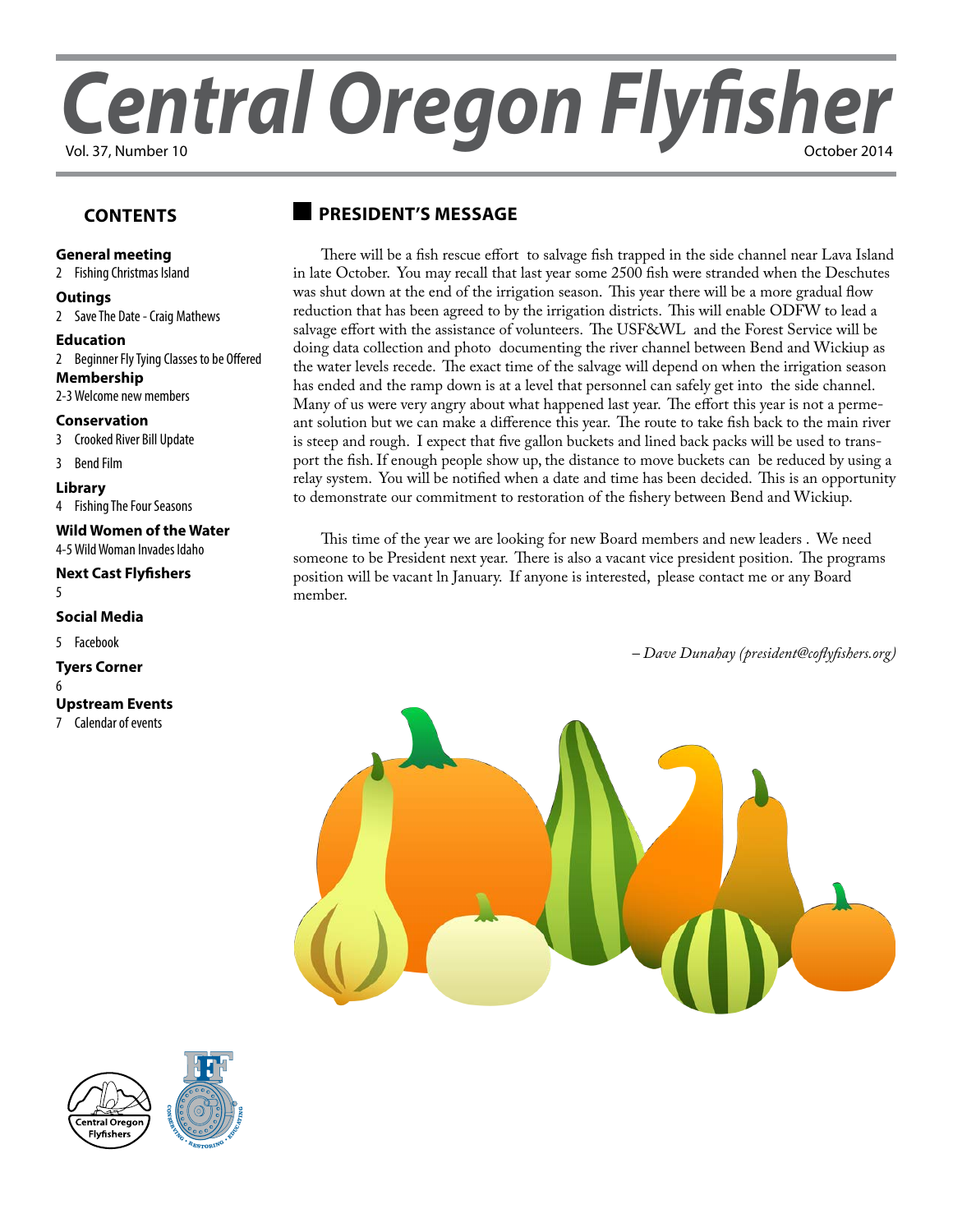# <span id="page-1-0"></span>**general meeting**

Oct. 17 | 7:00 p.m. general meeting | Bend Senior Center, 1600 SE Reed Market Road, Bend

#### **Fishing Christmas Island**

Tye Krueger and Andy Maphet of Confluence Fly Shop, (located in the Old Mill District in Bend).



Tye and Andy will share highlights from their exciting trip to Christmas Island. Located 1200 miles south of Hawaii, Kiritimati (as it is known to its native people), is the world's largest atoll and a true gem for saltwater fly fishermen. The phenomenal bonefishing, four species of trevally, and handful of blue water fish available just offshore would be enough to woo any tug-hungry saltwater fisherman. However, it's the Giant Trevally (the true king of the flats) that draws most fly anglers to this remote island. Encounters with schools of small GT's are a regular occurrence, 10 to 20 pounders are commonplace, and amazing fish in the 80 to 100 lb. class, found cruising within mere feet of knee deep water, are not uncommon.

Whether you're brand new to fly fishing in saltwater, or a seasoned tropics angler bored with the monotony of Bahamian or Mexican flats fishing, the stories and images from Tye and Andy's trip are guaranteed to steal your heart and leave you asking yourself, "Is my passport current?" and "How soon can I get there?"

Join us for an exciting and informative overview of tackle, tactics, and what to expect from this surprisingly affordable and easy to reach destination of a lifetime.

Christmas Island is ready… are you?



| <b>OUTINGS 2014</b> |     |                               |               |  |  |
|---------------------|-----|-------------------------------|---------------|--|--|
| Month               | Dav | Destination                   | I eader       |  |  |
| Sep/Oct             |     | 28-01   Lower Deschutes River | Robert Gentry |  |  |

# **outings**

## **SAVE THE DATE**

Saturday and Sunday February 21&22, 2015

Two day seminar with Craig Mathews of the Blue Ribbon Fly Shop, West Yellowstone. To be held at the Bend RiverHouse and Convention Center. Details starting in November and registration beginning November 15, 2014.

*-Eric Steele, 541-549-2072, [steelefly2@msn.com](mailto:steelefly2@msn.com)*

# **education**

### **Beginner Fly Tying Classes To Be Offered**

COF will be offering a series of beginning fly tying classes this Fall. Classes will focus on beginner skills but will be open to all COF members

Following are basic ideas for classes:

Hold 4 weekly classes - the weeks of November 3, 10, 17, and 24.

- Details on date, time and room are being worked out
- These classes will focus on beginner skills but will be open to all COF members

Provide basic fly tying techniques needed to tie standard patterns

COF owned vises and tools will be available for use during the classes.

A \$5.00 per session fee will be charged for each participant

For more information contact Steve Stevens at (254) 212 9622 or Cliff Price at (541) 410 0670

*– Steve Stevens [\(education@coflyfishers.org\)](mailto:education@coflyfishers.org)*

## **membership**

The membership renewal period is coming up. Gary Meyer and I will present a walk through of the online Wild Apricot membership management system at the October meeting. You'll be able to self-renew your membership, update your contact information for the roster and pay dues using PayPal. COF will no longer mail out renewal forms; instead, you will receive emails

The Central Oregon Flyfisher 2 OCTOBER2014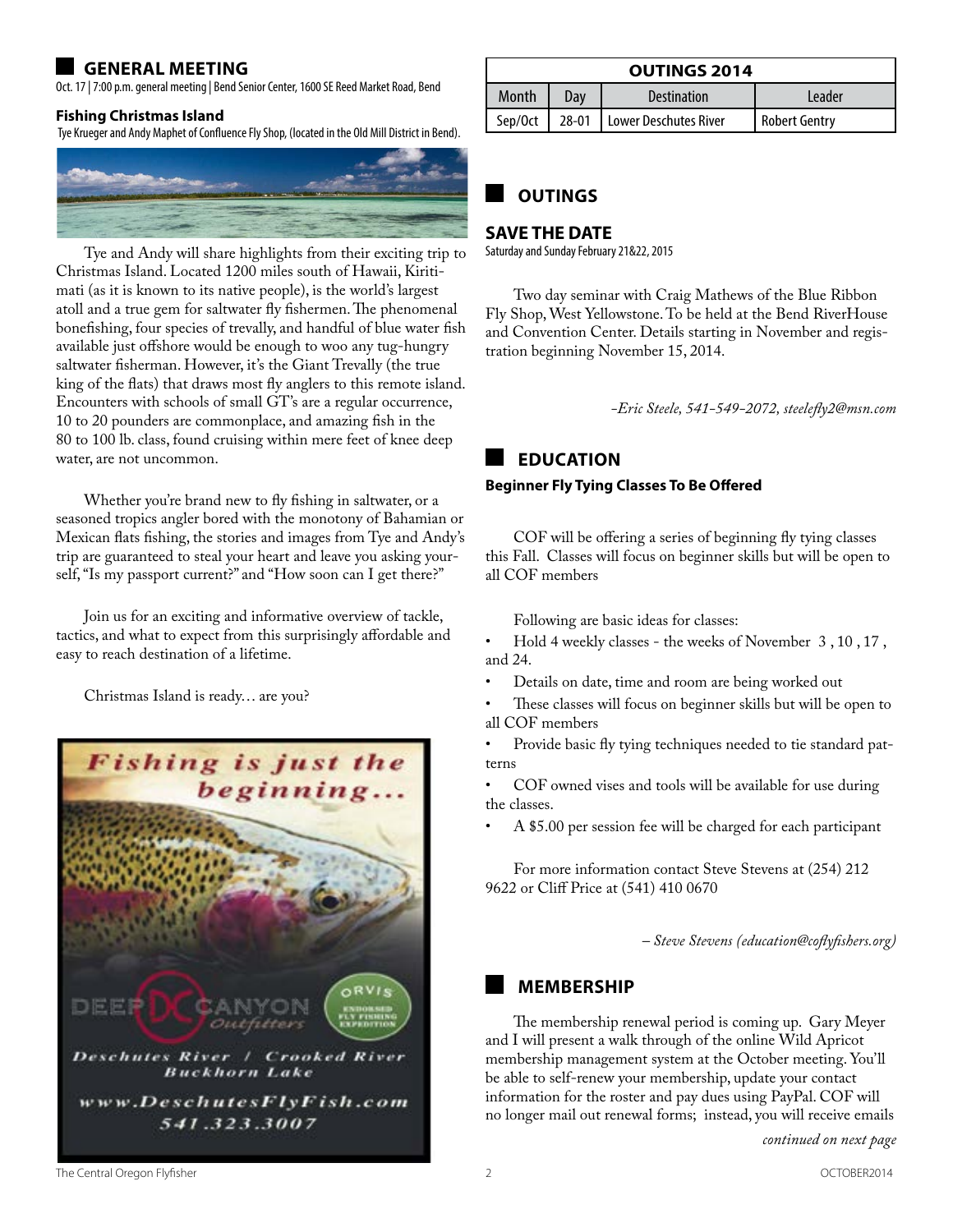<span id="page-2-0"></span>reminding you to renew on-line. You will still be able to renew by notifying me and you will always be able to pay by check, mailed to the club's PO Box, if you prefer.

#### **Welcome New Members:**

Romir Chatterjee

*– Tim Schindele [\(membership@coflyfishers.org](mailto:membership@coflyfishers.org))* 

# **Conservation**

I recently had the opportunity to go fishing with a member of Bend Parks and Recreation board of directors. He could not say much but the recent lack of public discussion on Mirror Pond and the new Riley Ranch park on the middle Deschutes below Bend (formerly known as Gopher Gulch) does not mean that nothing has been going on behind the scenes. To the contrary, in the near future there will be some important announcements and public discussion of these projects. I believe the angling and conservation communities will be generally satisfied. I am increasingly confident that fish passage will be part of the changes at Mirror Pond and Riley Ranch will be angler friendly. The goal is to keep it in as natural a state as possible with minimal development and have a trail along the river that will allow good fishing access.

## Crooked River bill update

As you may have read in the Bend Bulletin, Rep. Greg Walden's Crooked River bill recently passed through the US House of Representatives. This bill is opposed by COF and a number of other fishing and conservation organizations. The

bill has many elements, but among other things it would allocate water from Prineville Reservoir to the City of Prineville and the Ochoco Irrigation District without providing any water for fish and wildlife. Senators Merkley and Walden have introduced competing legislation in the US Senate that would provide water certainty to Prineville and OID while also allocating a significant amount of water for the "maximum biological benefit of fish".

Earlier this year the senate bill was voted out of the natural resource committee strictly along party lines with all democrats voting for it and all republicans voting against it. The bill has since stalled in the senate due to the fact that some western republican senators oppose the bill on the grounds that it sets precedent for allocating water to fish. They want federal water projects with unallocated water to provide that water to a variety of users as a matter of principle. Language that would maintain the integrity of the bill (managing water for the benefit of fish) while also overcoming the objections of senators from other states is currently being drafted.

Merkley's staff has told us that the chance of passing the bill this year is slim. So, we may be tilting at windmills for now. The upcoming election is an issue as well. If Senator Merkley is re-elected he will be able to re-introduce the bill next year. If Merkley is not re-elected or the republican party gains control of the Senate it is entirely unclear what sort of legislation might be passed.

## BendFilm

The first night of the BendFilm festival, Oct 9, might be of interest to COF members. "Return of the River" tells the story the largest dam removal in history, currently unfolding on the Elwha River in Washington State. The second film, "Riviere des Chutes", is a work in progress. A short version will be shown,

> touching on the history, science and beauty of the Deschutes River. The film explores competing irrigation, environmental and fishery interests along the troubled 23 mile stretch of the upper Deschutes just below Wickiup Dam. This is an important and timely topic given last year's fish kill and the upcoming end of irrigation season. See both films for \$11 at the Tower at 8:30 pm.

Learn more at: [http://](http://bendfilm.strangertickets.com/films/17784659/rivierie-des-chute) [bendfilm.strangertickets.com/](http://bendfilm.strangertickets.com/films/17784659/rivierie-des-chute) [films/17784659/rivierie-des](http://bendfilm.strangertickets.com/films/17784659/rivierie-des-chute)[chutes](http://bendfilm.strangertickets.com/films/17784659/rivierie-des-chute)

*– Yancy Lind, Conservation Chair*

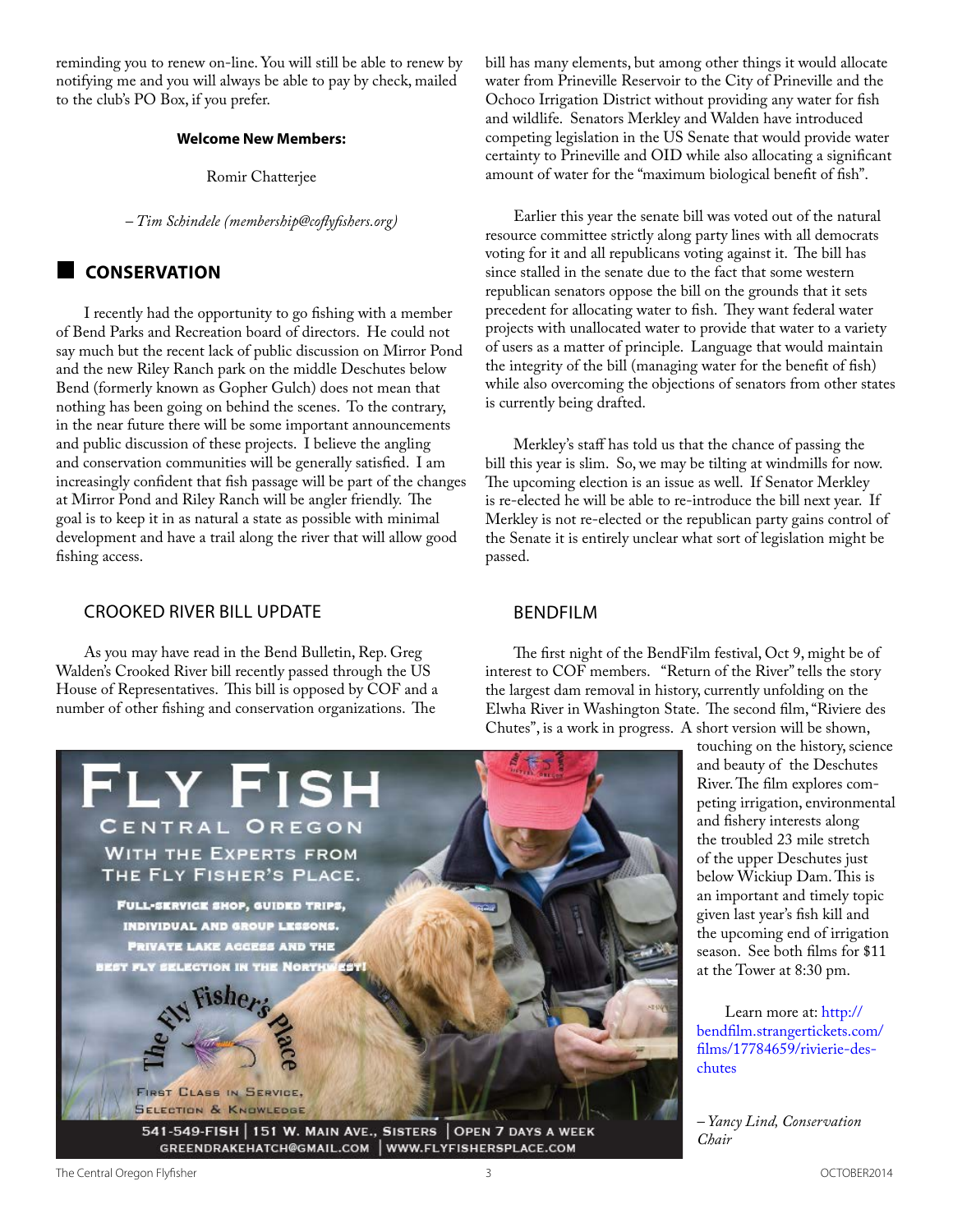<span id="page-3-0"></span> Good News: Kathleen Schroeder has volunteered to become the COF Librarian for next year. She will begin her duties during the regular January COF meeting. Please see her during this month's meeting and give her a big thank you for taking on this important task.



This month's new and featured book will be the last one presented this year and is appropriate for fall when many fly fishermen/women see the fishing season coming to an end and resign themselves to cleaning, organizing tackle and making plans for the following year. Dave Hughes' book Fishing the Four Seasons offers numerous solutions to this frequent seasonal dilemma. Though small in size it is packed with practical information to keep us out of the armchair and on the water throughout the year.

The back cover introduction goes as follows: "Most people who go fly fishing for trout practice the sport in the spring and early summer, when most waters in North America offer their most prolific hatches of insects, and the weather is pleasant. In FISHING THE FOUR SEASONS, Dave Hughes shows you that trout anglers need not limit themselves to such short seasons, and indeed that fine fly fishing for trout can be had all year long. In this ground breaking volume, Hughes shows you:

- Opportunities to take big trout even in the dead of winter - how to prepare yourself and your equipment for coldweather fishing

- Why lakes and ponds can offer some of the best trout fishing available

in early spring



541-312-6821 | yancy\_lind@ml.com

- How to catch trout in streams swollen with snowmelt
- The best flies to use for early, mid, and late summer fishing

- Why autumn, though often overlooked, can offer some of the year's best opportunities for taking trout on flies

FISHING THE FOUR SEASONS is essential reading for any fly fisher wanting to take advantage of trout-fishing opportunities year round, not just in the warmer months when most anglers are on the water.

As always, this and other recently acquired materials will be available on the library table and in the library cabinet. Stop by, take a look and check out anything that catches you interest.

*– John Tackmier, COF Librarian (541-549-6252*

# **wild women of the water WILD WOMAN INVADES IDAHO!**

One of our members, Corol Ann Cary, just got back from a fantastic trip to Stanley, Idaho with a group from the International Women Fly Fishers. What a fantastic trip! This group organizes trips to some wonderful areas. You might want to con-

*continued on next page*

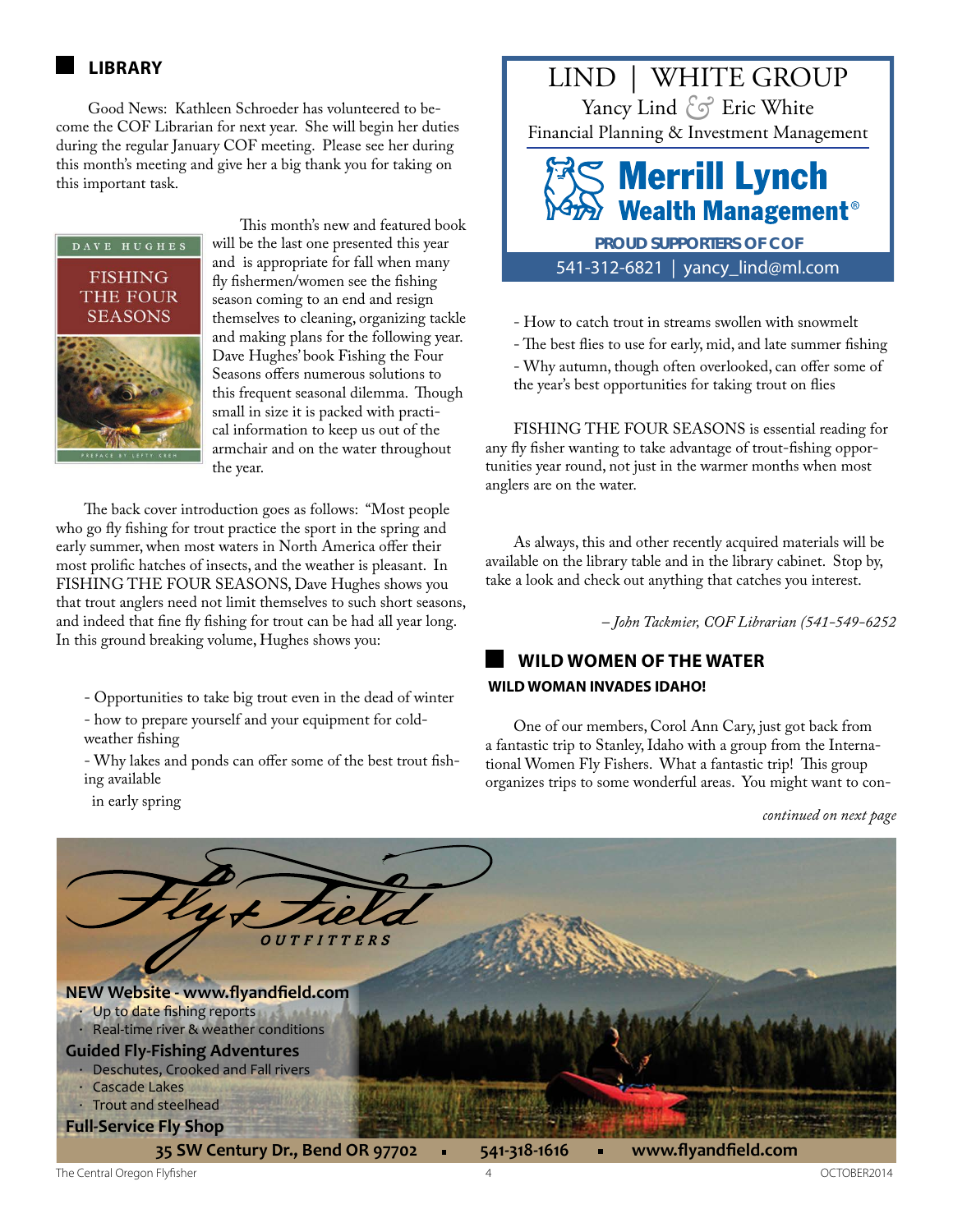<span id="page-4-0"></span>

sider upcoming adventures. Their website is [www.intlwomenfly](www.intlwomenflyfishers.org)[fishers.org](www.intlwomenflyfishers.org). Their website says the following: "We are a nonprofit organization that brings women fly fishers together. We support women's fly fishing clubs and individuals. We are a strong and united voice for women to and in the fly fishing industry, and for fly fishing education. Although based in the United States, we are an international organization with a growing membership

from around the world and from all socioeconomic groups." As an aside, Mary Ann Dozier, organizer of this trip (and on the left in the picture), is moving to Sisters. Welcome to Mary Ann! We are excited to meet and get to know you…and do a little fishing!



*– Kari Schoessler [\(wildwomen@coflyfishers.org\)](mailto:wildwomen@coflyfishers.org)*

# **next cast flyfishers**

The Central Oregon Flyfishers established a youth fly fishing program to encourage young anglers. This program offers specific fly fishing activities for our area youth.

Annually, we offer a 3-day fly fishing camp at Shevlin Park through a partnership with Bend Parks & Recreation. The par-



ticipants spend each day in hands-on activities learning knots, casting, fly tying, aquatic insect collection and identification, and fly fishing. Each angler leaves the camp with a better understanding of fly fishing, equipment selection, and practice, along with a lot of fish stories.The 2015 3-day fish camp is scheduled for June 15, 16, & 17 at Shevlin Park.

COF also offers a complimentary membership to all members under age 25. This provides young anglers the opportunity to join the club, attend monthly meetings, and learn about fishing outings and opportunities in the area. Each meeting has a featured program which offers expertise in an area of fly fishing, additionally, a raffle is held prior to each meeting where fly fishing equipment and supplies are available to win!

Meetings held in December and August have different, specific agendas. The December meeting features fly tying, allowing members to observe our member tyers and get suggestions for local waters. This meeting also features a "garage sale" where members can offer used equipment for sale.

The August monthly meeting is replaced by an annual BBQ for members and families. We have invited our young fly fishing camp participants and their families to join us at the BBQ and engage with other fly fishers, along with some fishing. This year we also had a raffle drawing for the young fly fishers and they walked away with some great equipment!

So, between the camps, classes, and BBQ, young fly fishers are welcome to attend all of the monthly club meetings. The membership is free to those under 25. There may be an outing that interests you! Come check it out!

*- Karen Kreft* (503.409.0148 nextcast@coflyfishers.org)

# **Social Media**

I hope everyone has enjoyed the summer and spent as much time as they could doing the things they love. For most of you, I'm sure that included fishing, and if you happened to take any pictures during your outings, please email them to me at: [Mol](mailto:Mollyvernarecci@gmail.com)[lyvernarecci@gmail.com](mailto:Mollyvernarecci@gmail.com)

The Facebook page is meant to promote club events, outings and membership and has been quite successful thus far. Go show your support for COF and "like" it today! I've attached the link to the page but if anyone is having trouble finding it (or would just like some Facebook help) please feel free to email me. [https://](https://www.facebook.com/CentralOregonFlyfishersClub) [www.facebook.com/CentralOregonFlyfishersClub](https://www.facebook.com/CentralOregonFlyfishersClub) 

*-Molly Vernarecci*

The Central Oregon Flyfisher 6 OCTOBER2014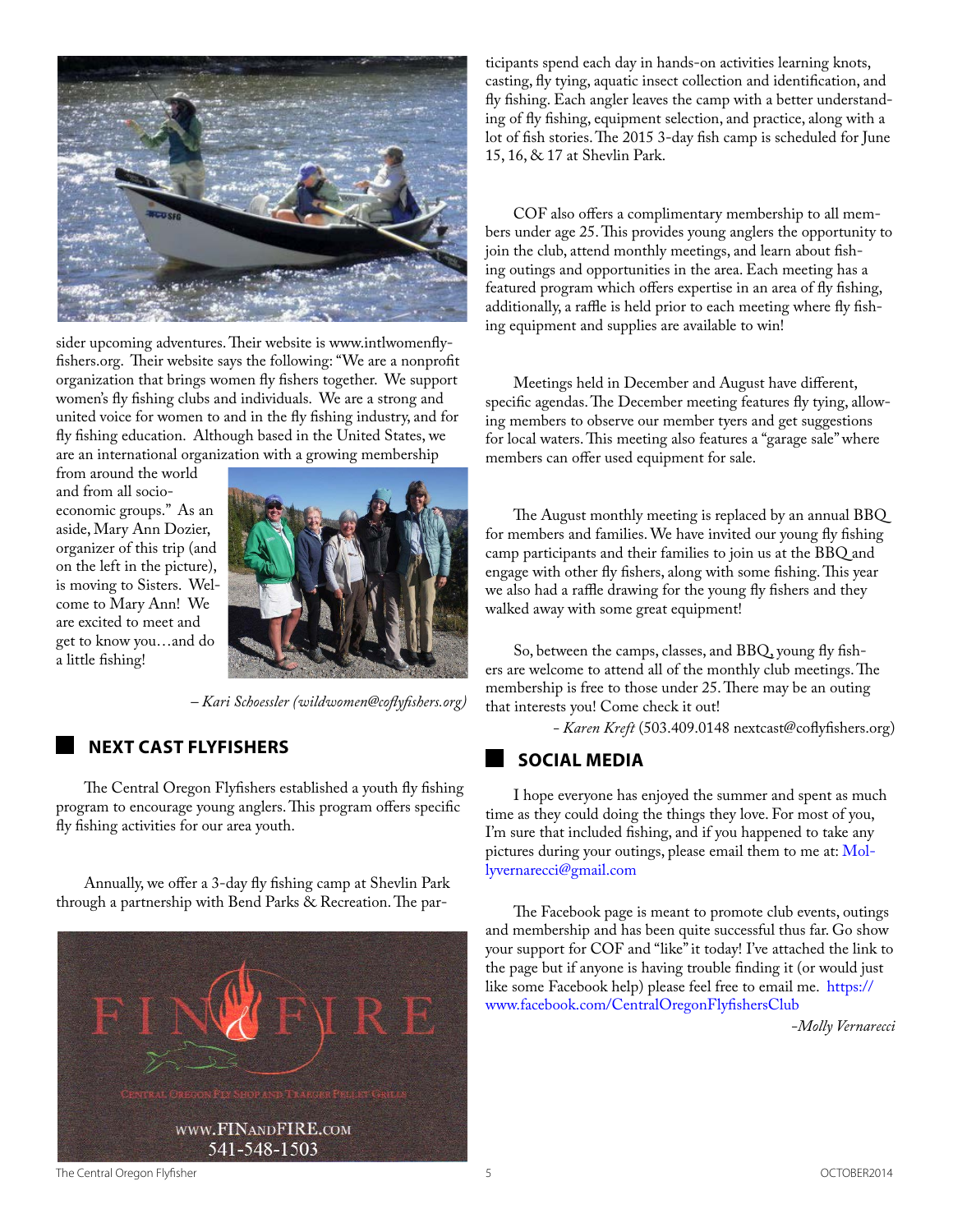# **tyer's corner**

Here comes the fall, stream and lake closures are already upon us but we have a few chances left to make that catch that will take us into the winter. And with the winter; changes start to make their way to for front.

 As some of you already know; Dec. "Tyers Corner" will be Bill Seitz last contribution to the news-letter. For those of you, like me who tyed some of his patterns for the Crooked River, we owe him, because without those flies fish would not have been caught. Thanks again, Bill for all the great flies. Now there is someone who has offered to help out and you will see his first fly in March 2015. Surprise!!!

We are going on an adventure together and the fly this month is a sample of what I am bringing to the "Tyers Corner" next year. Your job will be, tye the flies that I present and let's see if they work. I will choose flies from your own secret boxes and from what I find wherever. Let me know if you have flies you would like presented.

The pattern for this month has never been fished as of this writing. It comes from being SKUNKED on East Lake, and from the all those who fished there it was same, very few fish caught and for same reason, could not match the Callibaetis Spinner Fall, with anything. So here is the pattern size 14 and 16 should be enough. Just for information, Crane and Lava were having the same type of hatches??? Mother Nature is messing with us.

## **Fly of the Month –TLF Callibaetis Spinner**



Hook: Dry fly hook or light wire scud hook, #14 to #16, (Lets try them both and see what works)

Thread: Grey, 8/0 to 14/0 Tails: Mirco-biots or Coq-de-Leon, 2 to 4 fibers

Body: Good dry fly dubbing, Light olive or grey olive Wing: Z-lon or EP fibers, Cream, light grey or white Hackle: Good Dry fly hackle, Grizzly or dun, Size 20 or 22

Start by securing the thread at the head and winding back to just above the hook point. Tye in the tail which should be the length of the hook shank and split. Dub the body and wrap forward, leaving enough room for the spilt/spent wing and a couple of wraps of hackle that are going in front of the wing. Tye in the wing material spilt and have them lay out to the sides as per spinners. Starting the next move with your thread behind the wing, tye in the hackle and make two wraps in back and by bringing the hackle under hook on the next wrap take two wraps in front of the wing and finish with a neat head.

Let's take it fishing!!!! And let me know what changes are needed..

"Good Luck and Good Hunting"

*Jerry Criss 541-536-3581 [\(tlfly44@msn.com\)](mailto:tlfly44@msn.com)*